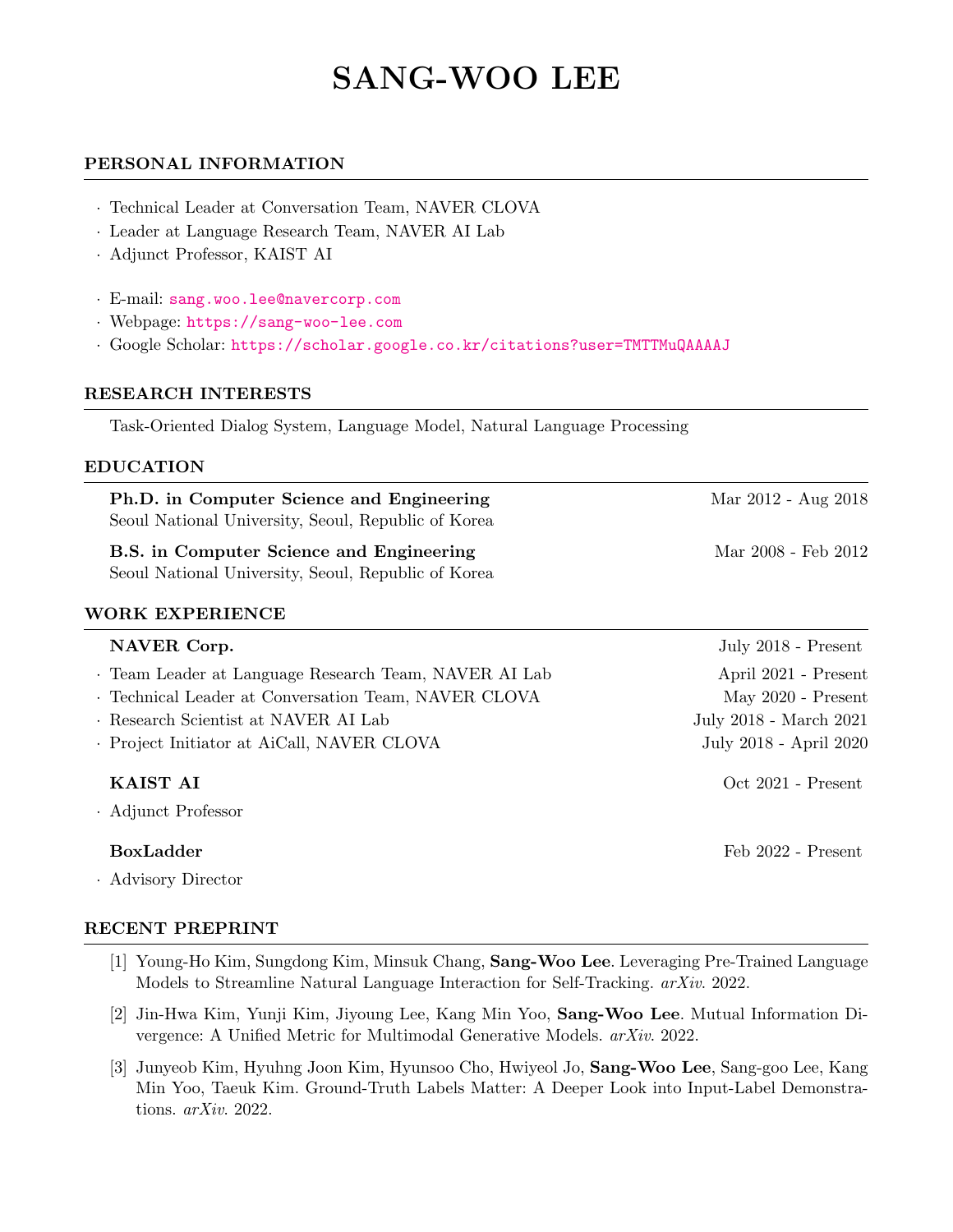## **CONFERENCE**

- [1] Sanghwan Bae, Donghyun Kwak, Sungdong Kim, Donghoon Ham, Soyoung Kang, Sang-Woo Lee, Woomyoung Park. Building a Role Specified Open-Domain Dialogue System Leveraging Large-Scale Language Models. In NAACL (to appear), 2022.
- [2] Seongjin Shin\*, Sang-Woo Lee\*, Hwijeen Ahn, Sungdong Kim, HyoungSeok Kim, Boseop Kim, Kyunghyun Cho, Gichang Lee, Woomyoung Park, Jung-Woo Ha. On the Effect of Pretraining Corpora on In-context Learning by a Large-scale Language Model. In NAACL (to appear), 2022.
- [3] Kyungjae Lee, Wookje Han, Seung-Won Hwang, Hwaran Lee, Joonsuk Park, Sang-Woo Lee. Continual Plug-and-Adapt for CuQA. In Findings of ACL. 2022.
- [4] Yeon Seonwoo, Juhee Son, Jiho Jin, Sang-Woo Lee, Ji-Hoon Kim, Jung-Woo Ha, Alice Oh. Two-Step Question Retrieval for Open-Domain QA. In Findings of ACL. 2022.
- [5] Boseop Kim\*, HyoungSeok Kim\*, Sang-Woo Lee\*, Gichang Lee, Donghyun Kwak, Dong Hyeon Jeon, Sunghyun Park, Sungju Kim, Seonhoon Kim, Dongpil Seo, Heungsub Lee, Minyoung Jeong, Sungjae Lee, Minsub Kim, Suk Hyun Ko, Seokhun Kim, Taeyong Park, Jinuk Kim, Soyoung Kang, Na-Hyeon Ryu, Kang Min Yoo, Minsuk Chang, Soobin Suh, Sookyo In, Jinseong Park, Kyungduk Kim, Hiun Kim, Jisu Jeong, Yong Goo Yeo, Donghoon Ham, Dongju Park, Min Young Lee, Jaewook Kang, Inho Kang, Jung-Woo Ha, Woomyoung Park, Nako Sung. What Changes Can Largescale Language Models Bring? Intensive Study on HyperCLOVA: Billions-scale Korean Generative Pretrained Transformers. In EMNLP. 2021.
- [6] Kang Min Yoo, Dongju Park, Jaewook Kang, Sang-Woo Lee, Woomyeong Park. GPT3Mix: Leveraging Large-scale Language Models for Text Augmentation. In *Findings of EMNLP*. 2021.
- [7] Sungdong Kim, Minsuk Chang, Sang-Woo Lee. NeuralWOZ: Learning to Collect Task-Oriented Dialogue via Model-based Simulation. In ACL. 2021.
- [8] Yeon Seonwoo, Sang-Woo Lee, Ji-Hoon Kim, Jung-Woo Ha, Alice Oh. Weakly Supervised Pre-Training for Multi-hop Retriever. In Findings of ACL. 2021.
- [9] Minjeong Kim, Gyuwan Kim, Sang-Woo Lee, Jung-Woo Ha. ST-BERT: Cross-modal Language Model Pre-training For End-to-end Spoken Language Understanding. In ICCASP. 2021.
- [10] Jung-Woo Ha\*, Kihyun Nam\*, Jin Gu Kang, Sang-Woo Lee, Sohee Yang, Hyunhoon Jung, Eunmi Kim, Hyeji Kim, Soojin Kim, Hyun Ah Kim, Kyoungtae Doh, Chan Kyu Lee, Sunghun Kim. ClovaCall: Korean Goal-oriented Dialog Speech Corpus for Automatic Speech Recognition of Contact Centers. In Interspeech. 2020.
- [11] Sungdong Kim, Sohee Yang, Gyuwan Kim, Sang-Woo Lee. Efficient Dialogue State Tracking by Selecitvely Overwriting Memory. In ACL. 2020.
- [12] Sang-Woo Lee, Tong Gao, Sohee Yang, Jaejun Yoo, Jung-Woo Ha. Large-Scale Answerer in Questioner's Mind for Visual Dialog Question Generation. In ICLR. 2019.
- [13] Sang-Woo Lee, Yujung Heo, Byoung-Tak Zhang. Answerer in Questioner's Mind: Information Theoretic Approach to Goal-oriented Visual Dialog. In NeurlPS. 2018. (Spotlight)
- [14] Sang-Woo Lee, Jin-Hwa Kim, Jaehyun Jun, Jung-Woo Ha, Byoung-Tak Zhang. Overcoming Catastrophic Forgetting by Incremental Moment Matching. In NIPS. 2017. (Spotlight)
- [15] Jin-Hwa Kim, Sang-Woo Lee, Dong-Hyun Kwak, Min-Oh Heo, Jeonghee Kim, Jung-Woo Ha, Byoung-Tak Zhang. Multimodal Residual Learning for Visual QA. In NIPS. 2016.